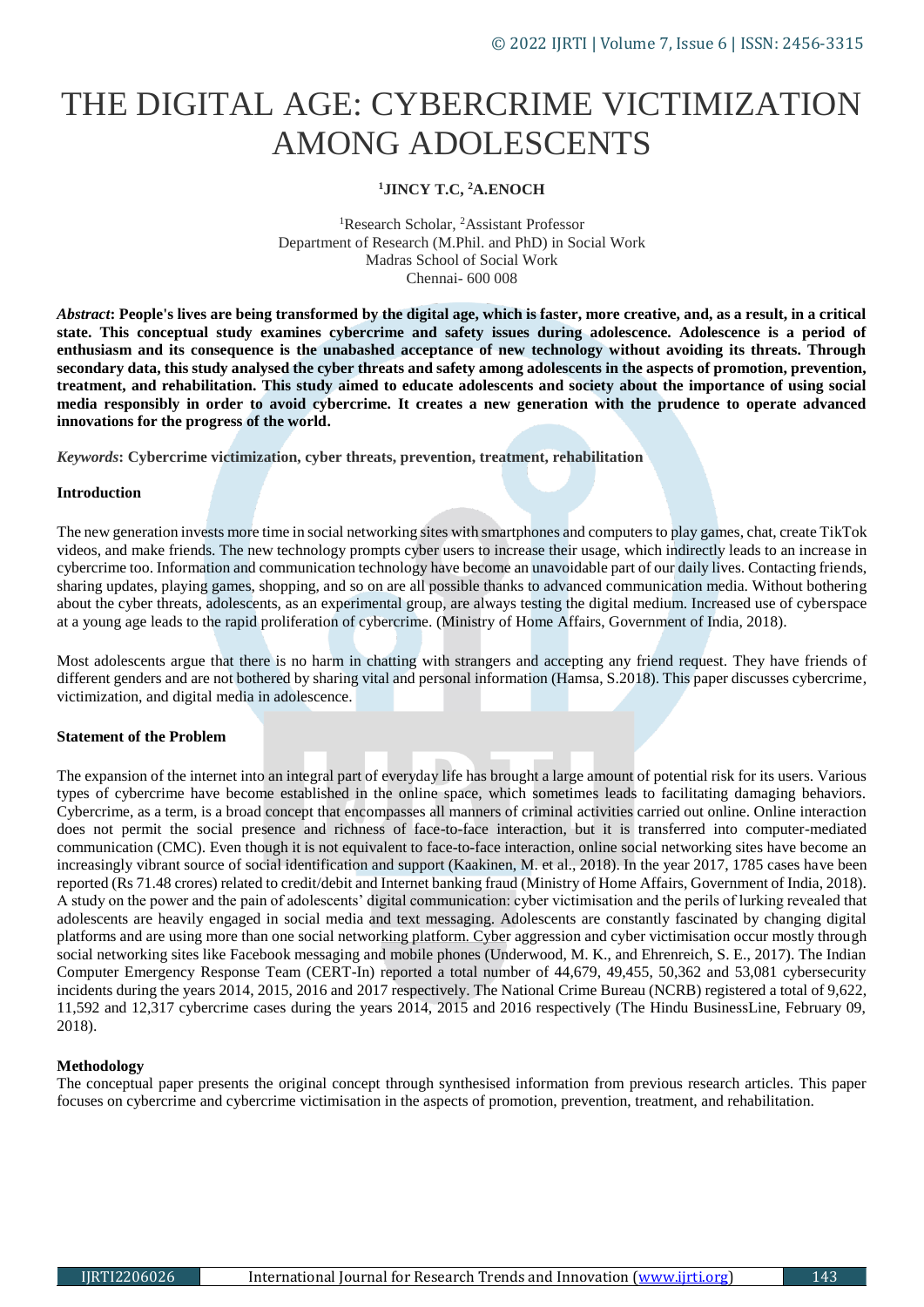## **Conceptual Model**



## **Literature Review**

The literature review, which was a collection of published materials related to cybercrime and cybercrime victimisation among adolescents, contributed to the advancement of knowledge in the field of cyberspace. review discussed the digital usage of adolescents and its threats.

## **Cyber Crime**

Social media creates social space for users to create a public profile and to interact with one another through online platforms. Cybercrime can be defined as unlawful acts where the computer is used either as a tool or a target or both. Cybercrime is a broad term that is used to define criminal activity in which computers or computer networks are a tool, a target, or a place of criminal activity and includes everything from electronic cracking to denial of service attacks. It covers crimes like phishing, credit card fraud, bank robbery, illegal downloading, industrial espionage, child pornography, kidnapping children via chat rooms, scams, cyber terrorism, creation and/or distribution of viruses, spam, and so on (Gupta.S. et al., 2017). According to the statistics of the National Crime Records Bureau (NCRB), cybercrime in India almost doubled in 2017. Cybercrimes are offences committed against individuals, institutions, and groups through computers, the internet, and mobile technology. Cybercrime mostly targets stealing personal information such as phone numbers, photographs, bank details, etc.

Cybercriminals use social networking sites, emails, pirated software, websites, etc. to harass victims. The personal information helps the criminals to create a fake profile and hijack other accounts. Email Spoofing, Malicious file applications, Social Engineering, Cyber Bullying, Identity Theft, Job Frauds, Banking Frauds, and E-Mail Fraud are the most common cybercrimes prevalent in these days of technology. Email account hacking by using malware is a very common cyber attack for sending fake messages. Cyberbullying is one form of common harassment or bullying faced by adolescents through the use of electronic or communication devices. Due to the augmented use of social media, cyberbullying has become a major issue among teenagers (Alim, S. 2016, 68). Offenders mostly target adolescents, as the age of immense biological, personal, and social changes creates an emotional bond through social media platforms with the aim of sexual abuse or exploitation (Ministry of Home Affairs, Government of India, 2018).

## **Cybercrime Victimization and Adolescents**

Cyber-victimization refers to the process of victimising others through the use of information and communication technologies (Roberts, L. D. 2009, 575). According to a study on the development of criminal styles in adolescents and young adults, the majority of adolescents follow a solo offender trajectory (Goldweber et al., 2011, 332). A multi-nation study discovered that while online crime victimisation is uncommon, slander and the threat of violence were the most common forms of victimization. Male gender, younger age, immigrant background, urban residence, not living with parents, unemployment, and a less active online social life were all significant predictors of cybercrime victimisation (Nasi et al., 2015, 203). Weulen Kranenbarg et al. (2019, 40) discussed cybercrime offending and victimisation in the study on offending and victimisation in the digital age: When comparing correlates of cybercrime and traditional offending-only, victimization-only, and the victimization-only overlap, malware victimisation is most common among victims of cybercrime. Hacking by guessing a password is often committed by victim offenders. Cybercrime correlates with low self-control, IT skills, online and offline routine activities, and digital context. Low self-control is a significant predictor of being a cybercrime victim-offender.

A study on cybercrime victimization: an examination of individual and situational level factors (Ngo, Fawn T., and Raymond Paternoster, 2011) indicated that self-control was significantly related to cybercrime victimization. This study also found that age, race, employment status, and computer deviance were significantly related to cybercrime victimization, while sex and marital status had no effect on the possibility of becoming a victim in cyberspace. This article explores the effects of individual and situational factors on seven forms of cybercrime: the computer virus, unwanted exposure to pornographic materials, sex solicitation, and online harassment by a stranger, online harassment by a known person, phishing, and online defamation.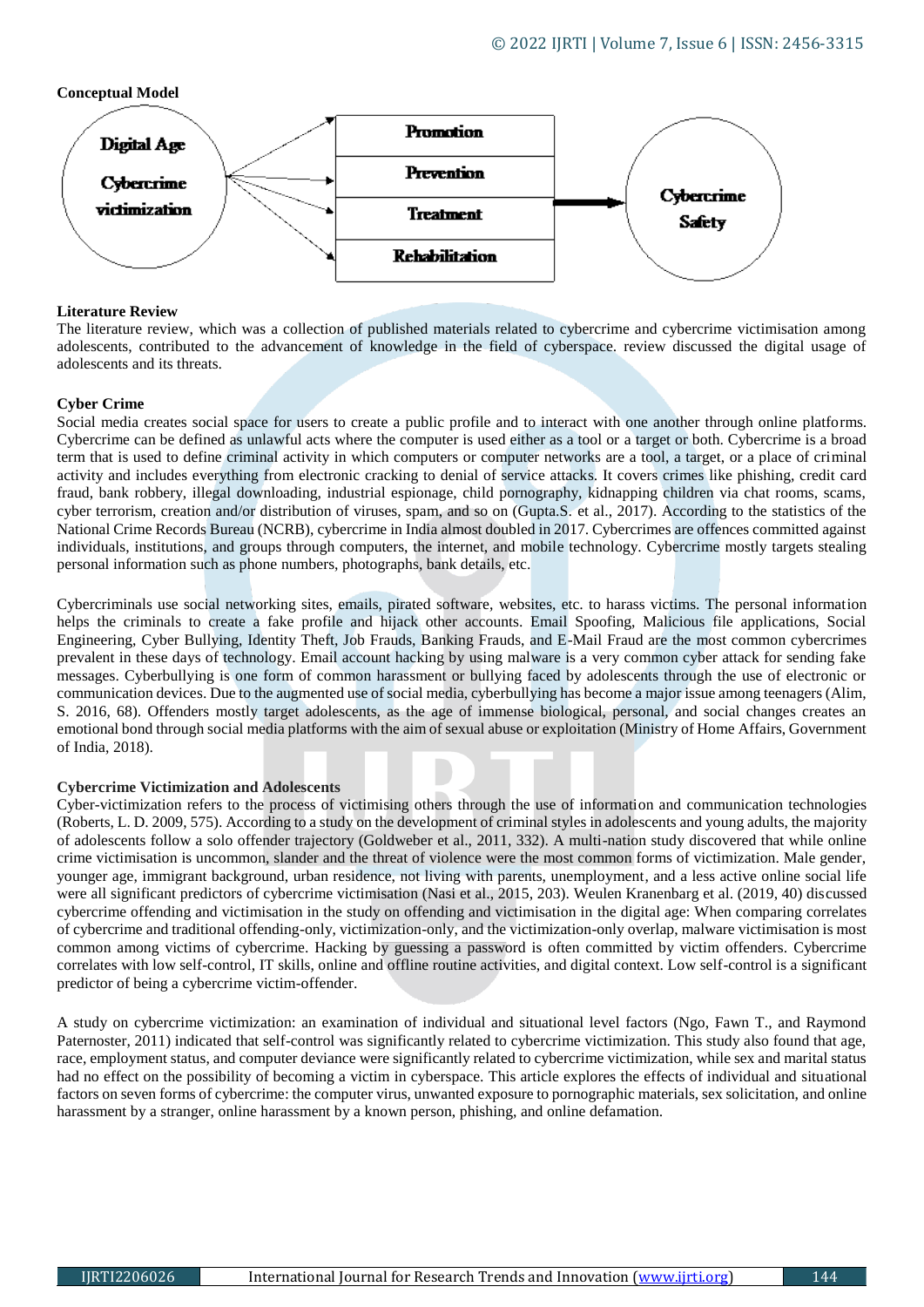#### **Psychological Impact of Victimization**



**Source: Norton Cybercrime Report, 2011**

#### **Cybercrime and Sensitization**

According to the lifestyles and routine activities perspective, low levels of self-control and exposure motivate offenders to be online predators with aggressive behaviour and activities in cyberspace. Inculcating self-control among adolescents is the first and foremost constructive method to promote digital media in safe hands. (Ngo, Fawn T., and Raymond Paternoster, 2011). Parental control and supervision tend to have a protective effect on adolescents' high-risk internet behaviour and cyber aggression (Alvarez, G. et al., 2019, 1159). The behavioural and environmental approaches will help to create a positive attitude towards digital media and its appropriate use. Even though the enormous number of cybercrimes is reported in official documents, the awareness of cybercrime and its safety is quite low among students and adolescents (Ismailova, Rita, and Gulshat Muhametjanova, 2016, 32). E-security consciousness, training, and education for digital consumers have been of great assistance to the installation of security software and systems to avoid malware apps (Martin, Nigel, and John Rice, 2011, 803). At the early stage of sensitization, it is mandatory to facilitate the users to create positive thinking and digital skills to keep away from cybercrime victimisation (Sukhai, N.B. 2014, 128). Cyber-attacks are one of the top five risks in the world, and it is harder to identify, harder to stop, and it is causing a longterm negative impact on victims. To secure this cyber threat, we need to know about this crime and how it works against adolescents and others (Gunjan, Vinit Kumar, Amit Kumar, and Sharda Avdhanam, 2013). Schools have a great role in imparting knowledge of cyberspace and developing digital skills, critical thinking, decision-making as well as ethical, legal, and safe use of digital media (Filipa Pereira, 2015). Hardware and software gadgets are widely used to make stronger information systems against attacks (Ogutcu, G et al, 2016). Cybercrime, one of the most vital security issues in the coming years, needs precautions and safety measures to protect the next generation (Schilling et al., 2016).

#### **Cybercrime and Prevention**

In order to prevent cybercrime among adolescents, it was suggested that they discontinue use of media interfaces based on videosharing sites, online games, social networks, and chat rooms (da Silva Pereira et al. 2015, 211). Cybercrime prevention requires more than just enforcing the law; it also requires a comprehensive policy approach and strategic intelligence (Buono, Laviero, 2014, 1). Fighting against cybercrime needs a holistic approach instead of just addressing it alone (Ajala, Emmanuel Babatunde, 2007). Holt, Thomas J., and Adam M. Bossler (2015) discussed five categories of situational crime prevention related to both offenders and victims. The five categories are: making it more difficult to commit crime, increasing the danger of detection, lowering the incentives that may arise from offending, reducing provocations to offend, and removing excuses for offending. Computer users and those who provide access to cyber space should take reasonable security actions to prevent the commission of cybercrime (Brenner et al., 2004).

The Ministry of Home Affairs, Government of India (2018) recommended some preventive and safety methods to protect adolescents from cyber crime.

- Do not accept a friend request from unknown people on social platforms. This is one of the best preventive methods to protect you from becoming a cyber victim.
- Subscribers must exercise caution when sharing personal information such as their date of birth, address, and phone number on social media or other online platforms.
- **Restrict others from accessing our profile and never install unwanted software and apps, such as dating.**
- Use two-factor authentication for login.
- Changing the PIN periodically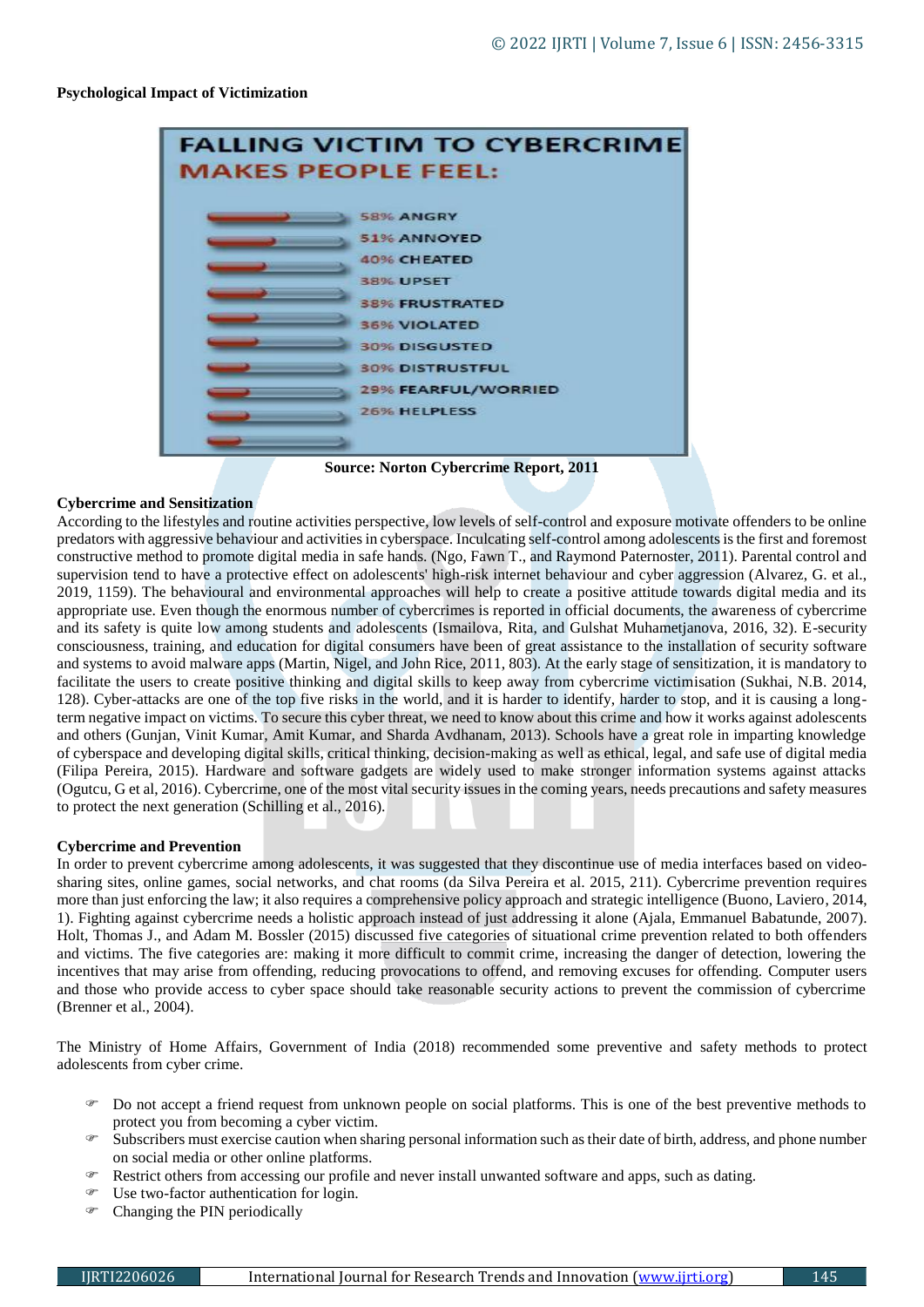- Using public Wi-Fi to conduct online transactions is discouraged.
- Other preventive methods (Shoukat et al., 2018)
- Never upload sensitive data to social media platforms.
- Create a complex password and change it regularly.
- Ignore Pop-Ups
- $\circ$  Create the habit of no response to badly presented data and videos.

Early identification and early stage prevention would help to put a stop to cybercrime and avoid cybercrime victimization. Limited knowledge of cyber threats and enthusiasm in the field of digital communication lead the young to become easy victims of cyberbullying. Preventive methods help to control the usage and to avoid sending rude messages or spreading embarrassing rumors.

#### **Cybercrime and treatment**

Social media addiction and cybercrime addiction have become an inescapable crisis in the digital era. Like physical treatment, we should have to treat the victims and offenders to change their behaviour and overcome the impact of these events. According to Crime Addiction Anonymous out of Vancouver, Canada, "crime can be an illness as tenacious as dependency on alcohol or drugs." There are various views regarding the cause of the criminal nature of an individual. Some argue that committing a crime is due to the thrill and fun experienced by the perpetrator. Psychologists argue that criminal motivation can also be based on psychological desires and psychological needs like power, reassurance, or seeking retaliation for past harm. Behavioral therapy and self-discipline are the most effective methods of treatment to develop changes in behaviour and to prevent future criminal activity (Nykodym, 2008).

Early treatment would aid in avoiding the transformation of a simple problem into a complex one. Complicated operations need severe treatment in the digital world. Quick and requisite treatment in digital communication is blocking (Subrahmanyam, et al., 2006). If adolescents use the benefit to block the fake users in social media apps, it will help to overwhelm cybercrime (Cyber Safety for Adolescents-vikaspedia, 2020). Advanced cyberspace witnessed a great addition to online gaming, which adversely impacts the psychosocial behaviour of adolescents. Even though India owes a lot to the experimental growth of information technology (Nappinai, 2010), the number of cyber crimes reported is increasing day by day. The Digital Police Portal is a SMART policing initiative of the Ministry of Home Affairs that helps to report cybercrime. According to the Information Technology Act 2000 of India, producing, publishing and transmitting sexually explicit material or child sexual abuse material (CSAM) is a punishable offence (Ministry of Home Affairs, Government of India, 2018). The National Cybercrime Reporting Portal is an initiative of India to facilitate victims to report cybercrime complaints online.

#### **Cybercrime and Rehabilitation**

Crime victimisation not only affects the adolescents' academic performance but also their physical, emotional, and psychological well-being to a great extent. (Ministry of Home Affairs, Government of India, 2018). A survey with US college students found that frequent Facebook interaction is associated with greater distress directly and indirectly and lowers self-esteem (Chen & Lee, 2013). Promotions of outdoor activities and physical games instead of online games have been very beneficial to overall physical, mental, and social development. The habit of playing outdoor games helps to generate a new healthy environment, develop muscle strength, mount confidence, make new and real friends and develop overall personality (Ministry of Home Affairs-Digital Police). According to a study on cybercrime victimisation and subjective well-being: an examination of the buffering effect hypothesis among adolescents and young adults, victimisation to offensive crime had a stronger negative association with subjective well-being than victimisation to cyber fraud (Kaakinen, M., Keipi, T., Räsänen, P., & Oksanen, A., 2018). Through rehabilitation activities, adolescents could recover from psychological problems like stress, depression, anxiety, and fear. It will help to promote positive thinking and the mature use of digital media. It may generate a creative comeback in the digital communication media.

According to Routine Activity Theory, a suitable target group and the absence of a capable guardian have been motivational factors for an offender to commit a crime (Chang, 2012). Parental protection has a great role in the rehabilitation and prevention process of cybercrime. Cyber Insurance coverage is used to protect users from digital-based risks and help to meet investigation expenses. It is beneficial in the event of a large-scale security incident (Shoukat et al., 2018).

#### **Conclusion**

Rapid technological growth changed adolescents' ways of thinking, acting, and styling. The digital revolution as a "double-edged sword" (Chang 2012), builds on constructive and crisis situations. Preventive measures help adolescents avoid cybercrime victimization. The advanced digital world needs an "alert action" in the field of communication. Parents, schools, and government authorities have an immense role in safeguarding adolescents from cyber threats.

#### **Reference**

Ajala, Emmanuel Babatunde. 2007. "Cybercafes, cybercrime detection and prevention." *Library Hi Tech News*.

Alotaibi, Faisal, Steven Furnell, Ingo Stengel, and Maria Papadaki. 2016. "A review of using gaming technology for cybersecurity awareness." *Int. J. Inf. Secur. Res.(IJISR)* 6, no. 2: 660-666.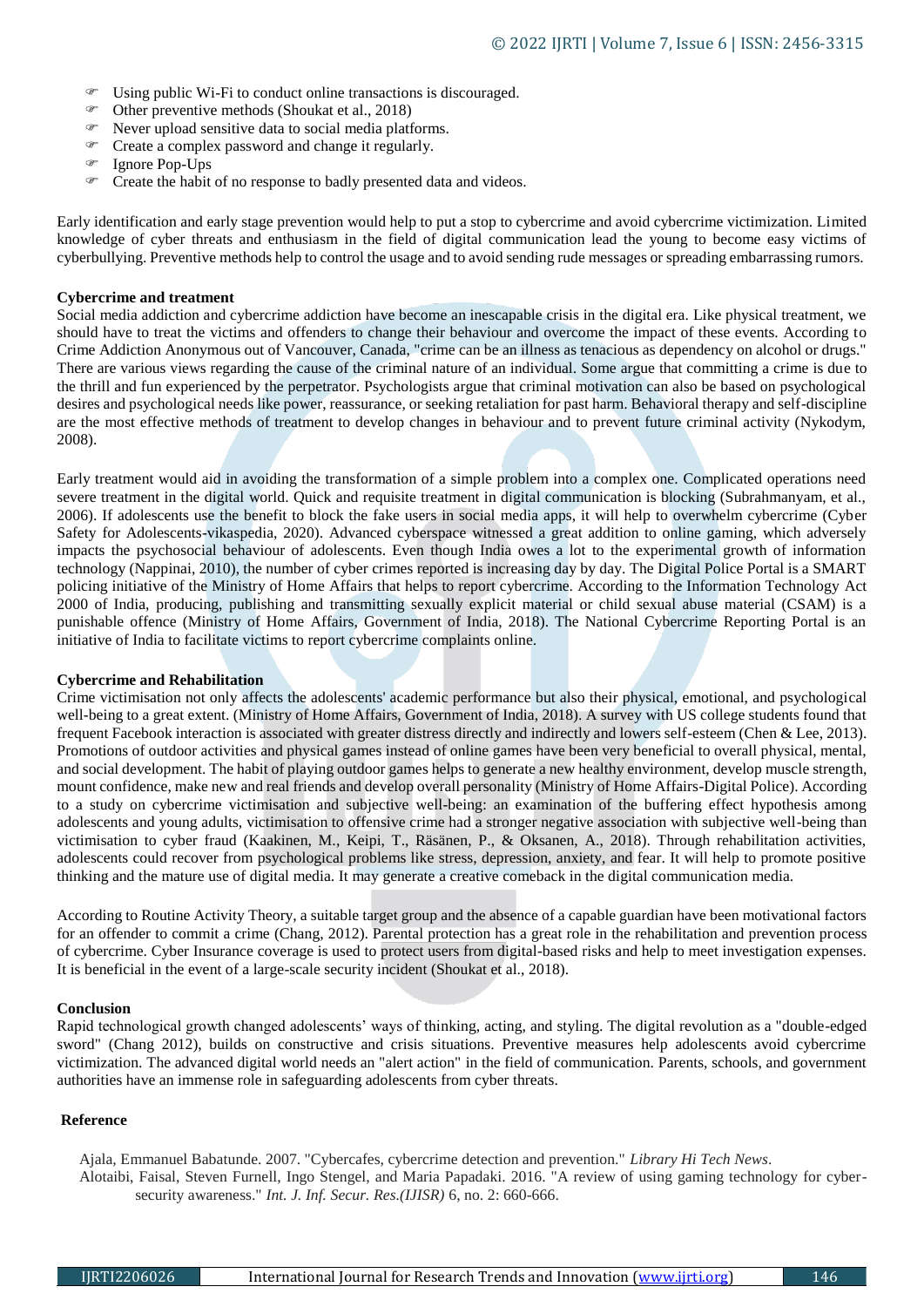- Álvarez-García, David, José Carlos Núñez, Paloma González-Castro, Celestino Rodríguez, and Rebeca Cerezo. 2019. "The effect of parental control on cyber-victimisation in adolescence: the mediating role of impulsivity and high-risk behaviours." *Frontiers in psychology* 10: 1159.
- Alim, S. 2016. Cyberbullying in the world of teenagers and social media: A literature review. International Journal of Cyber Behavior, Psychology and Learning (IJCBPL), 6(2), 68-95.
- Árpád, Incze. 2013. "A greater involvement of education in fight against cybercrime." *Procedia-Social and Behavioral Sciences* 83: 371-377.
- Brenner, Susan W., and Leo L. Clarke. 2004. "Distributed security: Preventing cybercrime." *J. Marshall J. Computer & Info. L.* 23: 659.
- Buono, Laviero. 2014. "Fighting cybercrime through prevention, outreach and awareness raising." In *ERA Forum*, vol. 15, no. 1, pp. 1-8. Springer Berlin Heidelberg.
- Chang, Yao-Chung. 2012. *Cybercrime in the Greater China region: regulatory responses and crime prevention across the Taiwan Strait*. Edward Elgar Publishing.
- Chen, Wenhong, and Kye-Hyoung Lee. 2013. "Sharing, liking, commenting, and distressed? The pathway between Facebook interaction and psychological distress." *Cyberpsychology, behavior, and social networking* 16, no. 10: 728-734.
- Cyber safety for Adolescents- Vikaspedia.(n.d.). Litercy/information-security/a-handbook-for-adolescents-students-on-cybersafety. [https://vikaspedia.in/education/Digital%20](https://vikaspedia.in/education/Digital)
- Goldweber, Asha, Julia Dmitrieva, Elizabeth Cauffman, Alex R. Piquero, and Laurence Steinberg. 2011. "The development of criminal style in adolescence and young adulthood: Separating the lemmings from the loners." *Journal of youth and adolescence* 40, no. 3: 332-346.
- Gunjan, Vinit Kumar, Amit Kumar, and Sharda Avdhanam. 2013. "A survey of cyber crime in India." In 2013 15th International Conference on Advanced Computing Technologies (ICACT), pp. 1-6. IEEE.
- Gupta, Shalini, Anamika Singh, Sheela Kumari, and Neelma Kunwar. 2017. "Impact of Cyber Crime on Adolescents through Social Networking Sites." International Journal of Law, 104–6.
- Thakur, Anchal, and Tejpreet Kaur Kang. 2018. "Gender and locale differences in cyber crime awareness among adolescents." *Indian Journal of Health & Wellbeing* 9 (2018).
- Vol, Pune. 2018. "Annual Research Journal of SCMS, Pune Vol. 6, March 2018" 6 (March): 97–123.
- Holt, Thomas J., and Adam M. Bossler. 2015. Cybercrime in progress: Theory and prevention of technology-enabled offenses. Routledge.

[https://cybercrime.gov.in/Webform/Crime\\_OnlineSafetyTips.aspx 2/](https://cybercrime.gov.in/Webform/Crime_OnlineSafetyTips.aspx%202/)

[https://cybercrime.gov.in/Webform/crmcondi.aspx 1/](https://cybercrime.gov.in/Webform/crmcondi.aspx%201/)

https://digital police.gov.in

[https://www.up.ac.za/media/shared/62/COPC/copc\\_principles02.zp55893.pdf](https://www.up.ac.za/media/shared/62/COPC/copc_principles02.zp55893.pdf) retrieved

on February 16, 2020

- Ismailova, Rita, and Gulshat Muhametjanova. 2016. "Cyber crime risk awareness in Kyrgyz Republic." *Information Security Journal: A Global Perspective* 25, no. 1-3 : 32-38.
- Jaishankar, K. "SASCV 2011: Special Conference Issue of the First International Conference of the South Asian Society of Criminology and Victimology (SASCV)." *International Journal of Criminal Justice Sciences* 6, no. 1/2 : 12.
- Kaakinen, Markus, Teo Keipi, Pekka Räsänen, and Atte Oksanen. 2018. "Cybercrime victimization and subjective well-being: An examination of the buffering effect hypothesis among adolescents and young adults." *Cyberpsychology, Behavior, and Social Networking* 21, no. 2: 129-137.
- Konradt, Christian, Andreas Schilling, and Brigitte Werners. 2016. "Phishing: An economic analysis of cybercrime perpetrators." *Computers & Security* 58 : 39-46.
- Martin, Nigel, and John Rice. 2011. "Cybercrime: Understanding and addressing the concerns of stakeholders." *Computers & Security* 30, no. 8: 803-814.

Ministry of Home Affairs Government of India. 2018. A Handbook for adolescents/ students on cyber safety.

- Nappinai, N. S. 2010. "Cyber Crime Law in India: Has Law Kept Pace with Engineering Trends-An Empirical Study." *J. Int'l Com. L. & Tech.* 5: 22.
- Näsi, Matti, Atte Oksanen, Teo Keipi, and Pekka Räsänen. 2015. "Cybercrime victimization among young people: a multination study." *Journal of Scandinavian Studies in Criminology and Crime Prevention* 16, no. 2: 203-210.
- Ngo, Fawn T., and Raymond Paternoster. 2011. "Cybercrime Victimization: An examination of Individual and Situational level factors." *International Journal of Cyber Criminology* 5, no. 1.

*Nishtha Vishwakarma*. (n.d.). [https://www.medianama.com/author/nishtha-vishwakarma/\)](https://www.medianama.com/author/nishtha-vishwakarma/)

- Nykodym, Nick, Sonny Ariss, and Katarina Kurtz. 2008. "Computer addiction and cyber crime." *Journal of Leadership, Accountability and Ethics*: 78.
- Öğütçü, Gizem, Özlem Müge Testik, and Oumout Chouseinoglou. 2016. "Analysis of personal information security behavior and awareness." *Computers & Security* 56: 83-93.
- da Silva Pereira, Filipa, Marlene Alexandra Veloso de Matos, and Álvaro Miguel do Céu Gramaxo Oliveira. 2015. "Cybercrimes against adolescents: Bridges between a psychological and a design approach." In *Handbook of research on digital crime, cyberspace security, and information assurance*, pp. 211-230. IGI Global.
- Roberts, Lynne D. 2009. "Cyber-victimization." In *Handbook of research on technoethics*, pp. 575-592. IGI Global.
- Shoukat, Saba, and Adil Bashir. 2018. "Cyber Crime-Techniques, Prevention and Cyber Insurance." *International Journal of Computing and Network Technology* 6, no. 01 : 23-26.